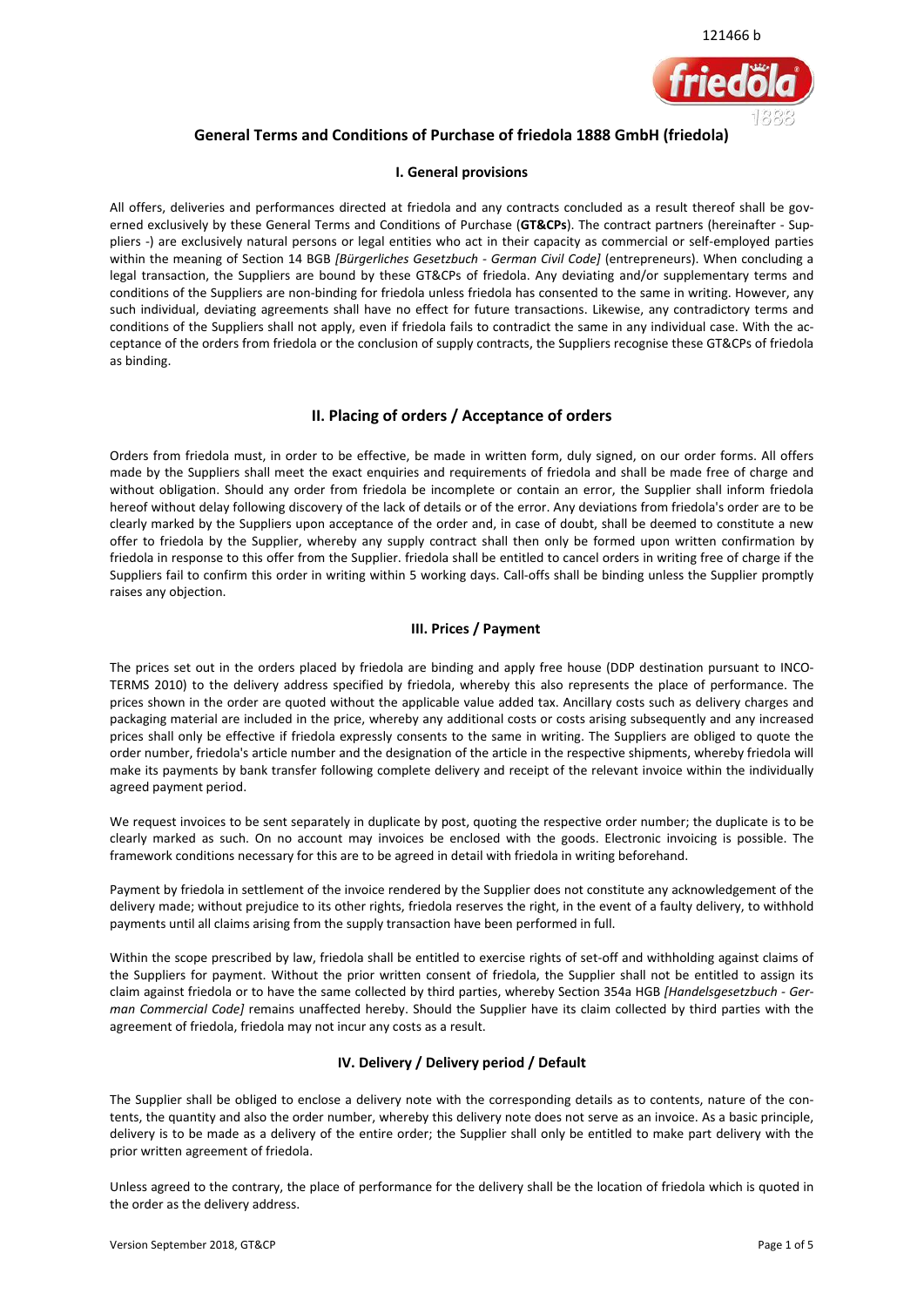

The delivery periods agreed in the order are binding. In the case of delays, the Supplier shall notify friedola without delay in writing. Should the Supplier fall into default with the agreed delivery date, friedola shall be entitled to the statutory warranty rights which, in addition to the right to terminate the contract and to demand damages, also provide for the possibility of substitute performance at the expense of the Supplier. Where the Supplier is in default with the delivery, either in whole or in part, this shall entitle friedola to demand a contractual penalty in the amount of 0.2 % of the value of the delivery per working day of the default, subject, however, to a maximum of 5 %. These rights of friedola exist irrespective of any fault on the part of the Supplier.

### **V. Shipment / Passing of risk**

The Supplier bears the transport risk and is accordingly obliged to ensure the use of packaging appropriate for the transport and to provide for transport safety in compliance with the stipulations noted in the order. The Supplier furthermore undertakes to arrange for adequate insurance for the transport of the goods and shall be obliged to provide friedola, upon its first request, with proof of the insurance.

Subject to any deviating arrangements agreed individually between friedola and the Supplier, friedola reserves the right to determine the method of shipment and type of packaging and also the choice of the means of transport for the delivery, whereby the Supplier is to bear the costs of shipping and packaging and must also ensure the return and recycling of the transport packaging free of charge. Where delivery is made free house, friedola will be responsible for the unloading. Where special personnel or separate equipment needs to be deployed for the unloading, the costs arising in this connection are, subject to any special agreement, to be borne by the Supplier. friedola will not reimburse Insurance costs; insurance costs which arise for the carriage of goods outside the Federal Republic of Germany are deemed to be included in the price. Up until acceptance of the delivery by friedola at the agreed destination, the Supplier shall bear the risk of accidental loss.

### **VI. Foreign trade provisions / Origin of goods**

friedola places the order on the condition that the goods to be delivered are a product originating from the European Union and that this will be confirmed by the Supplier prior to delivery of the goods through a correct long-term supplier's declaration for goods with preferential origin status under the applicable provisions, specifying details of the country of origin and the correct customs tariff number. Formal provisions concerning supplier declarations can be viewed under [www.zoll.de.](http://www.zoll.de/) The Supplier undertakes to inform friedola 1888 GmbH in due time in writing in the event of any changes to the origin of the goods and/or of the customs tariff number and to attach the relevant documents. Should goods be delivered which deviate from the above-mentioned condition, friedola shall have the options of refusal of acceptance, rescission of the contract of purchase, delivery of substitute goods and also the assertion of claims for damages for the damage suffered by friedola arising from the further processing of non-preferential goods.

The Supplier shall be obliged in the case of deliveries from an EU state outside Germany to comply with the rules existing under the customs regulations, in particular to quote the EU value added tax identification number. The Supplier shall also be obliged in the case of deliveries from third countries to deliver the goods duty paid or, in agreement with friedola, to prepare this through timely presentation of the import documents. In this connection, friedola is to be provided with correct details of the description of the goods and the customs tariff number. The Supplier shall also be obliged to allow customs authorities to carry out inspections and to present requested documentation for customs inspections. In relation to deliveries of goods requiring authorisation under the respectively valid customs regulations, the Supplier shall be obliged to inform friedola in writing prior to delivery of the goods, attaching relevant documentation.

#### **VII. QM system**

In regard to supplies, our current QM Guidelines apply; these can be downloaded from the home page [www.friedola.de.](http://www.friedola.de/) Upon request, friedola will also provide the Supplier with these Guidelines in written form. friedola expects that the Supplier has a functioning QM system of its own and that in respect of all its deliveries it can deliver corresponding proof of performance of the inspections necessary under this system.

The Supplier shall ensure on its own responsibility that it has inspected all goods intended for us prior to their delivery and therefore waives the goods inward check by friedola and accepts that the inspection of the goods as to possible defects will only be made immediately prior to the production or processing.

To such extent, the Supplier cannot invoke Section 377 HGB, even if it does not have a QM system in place or the goods, notwithstanding its QM system, prove to be defective. Irrespective thereof, the duty of inspection and notification of complaints begins in all cases at the earliest upon receipt of a duly issued advice of despatch or delivery note. In the case of deliveries which comprise assembly, these duties furthermore begin at the earliest at the time of acceptance.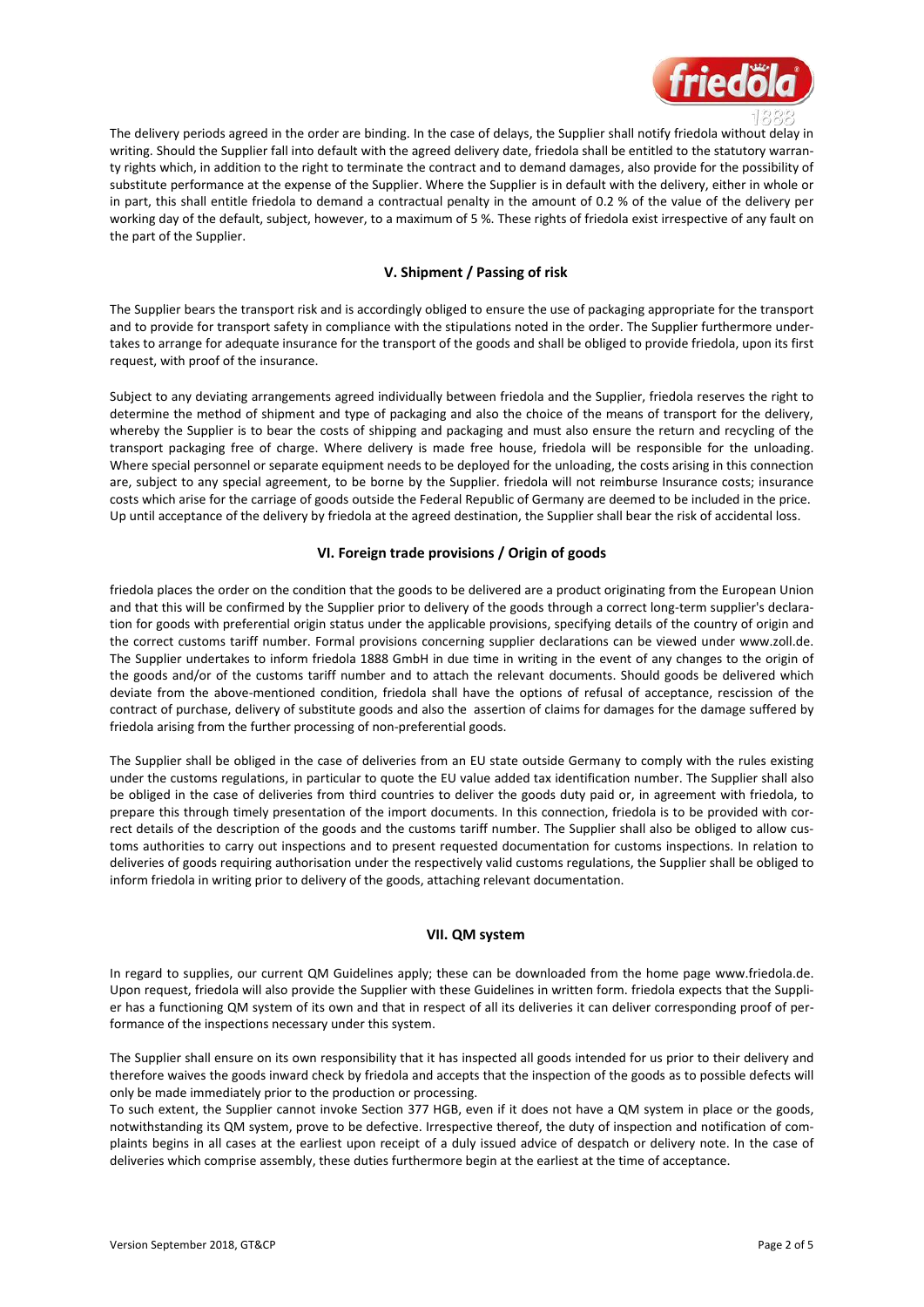

#### **VIII. Reservation of title**

As a basic principle, the Supplier may only assert a simple reservation of title in respect of unprocessed goods unless friedola has accepted further-reaching rights in favour of the Supplier in writing. In favour of friedola, an extended reservation of title applies in relation to the material provided to the Supplier, i.e. even in the case of the processing or combination of the reserved goods provided with other objects which do not belong to friedola, friedola immediately acquires co-ownership of the newly created object in the ratio of the value of the reserved goods provided to the processed and/or combined objects at the time of the processing/combination.

#### **IX. Environmental protection and safety**

The Supplier undertakes in connection with the delivery to comply with the applicable accident prevention regulations and, at its own expense, to deliver necessary manufacturer's instructions and also protective devices for the goods to friedola together with the goods. In addition, the Supplier shall be obliged to comply with the necessary instructions issued by friedola concerning the stipulations in relation to safety, environment and fire protection on friedola's premises should the Supplier enter the same. The instructions may at any time be requested from friedola and studied.

The Supplier gives an assurance to friedola that the goods to be delivered comply with the statutory provisions governing safety and environmental protection. These include in particular the ElektroG *[Act governing the placing on the market, return and environment-friendly disposal of electrical and electronic appliances]*, the Hazardous Substances Regulations and also safety recommendations issued by German expert committees such as VDE *[Verband der Elektrotechnik, Elektronik und Informationstechnik - Association for Electrical, Electronic and Information Technology]*, DIN *[Deutsches Institut für Normung - German Institute for Standardisation]*, VDI *[Verein Deutscher Ingenieure - Association of German Engineers]* etc. In addition, the Supplier gives an assurance that it observes the corresponding laws of the EU and the Federal Republic of Germany. In the event that the Supplier utilises hazardous or avoidance substances, such use is to be labelled and disclosed accordingly, whereby the use of prohibited substances is not admissible. The Supplier shall be obliged, at its own expense, to obtain the corresponding certifications and documentary proofs as well as safety specifications in German and English and to enclose the same with the delivery.

# **X. Secrecy / Rights to products**

The Supplier is obliged to observe full and strict secrecy. Only following prior written confirmation by friedola may the Supplier pass on documents or other information (in particular illustrations, drawings, internal information relating to friedola, etc.) to third parties. The duty to observe secrecy continues to apply following the end of the contractual relationship with the Supplier. The Supplier shall be obliged to impose a duty of secrecy on any sub-suppliers which it may engage in the same manner as its own duty of secrecy applies in favour of friedola. Production materials, samples and confidential details of any kind provided by friedola to the Supplier may only be passed on to third parties with the prior written permission of friedola. The obligation to observe secrecy shall not apply to information in the public domain or to information which was already known prior to the conclusion of the supply contract or which has to be disclosed upon the demand of an authority under mandatory provisions.

Technical documents, tools, samples, production materials and data which have been provided to the Supplier for the manufacture of the goods ordered are to be carefully stored and maintained by the Supplier; they remain the property of friedola and may not be duplicated, published or passed on to third parties without written permission and are subject to this obligation of secrecy. These also include all trademark rights and copyrights. At the end of the supply relationship, all objects and documents are to be surrendered to friedola.

Manufactured items and products created on the basis of information and documents provided to the Supplier are the sole property of friedola, whereby any use and/or publication requires an express written agreement.

In the event that the Supplier creates products within the scope of the supply contract, friedola will receive all proprietary rights and rights of use and exploitation attaching thereto without separate remuneration. Accordingly, friedola reserves to itself all information rights such as copyrights, patents and rights of use in regard to such inventions, whereby this also applies vis-à-vis third parties outside this agreement.

#### **XI. Freedom from material defects and flaws in legal title**

For a period of two years following the use or commissioning, the Supplier warrants in relation to its delivery that the object of delivery will be free of any defects which impair the use or operation of the same and that it has the features indicated or assured by the Supplier. Should any goods supplied be defective, friedola will, prior to the commencement of the production and processing, first give the Supplier the opportunity to separate out defective goods and remedy any defects or make a replacement delivery unless this cannot reasonably be expected of friedola, e.g. for reasons of time.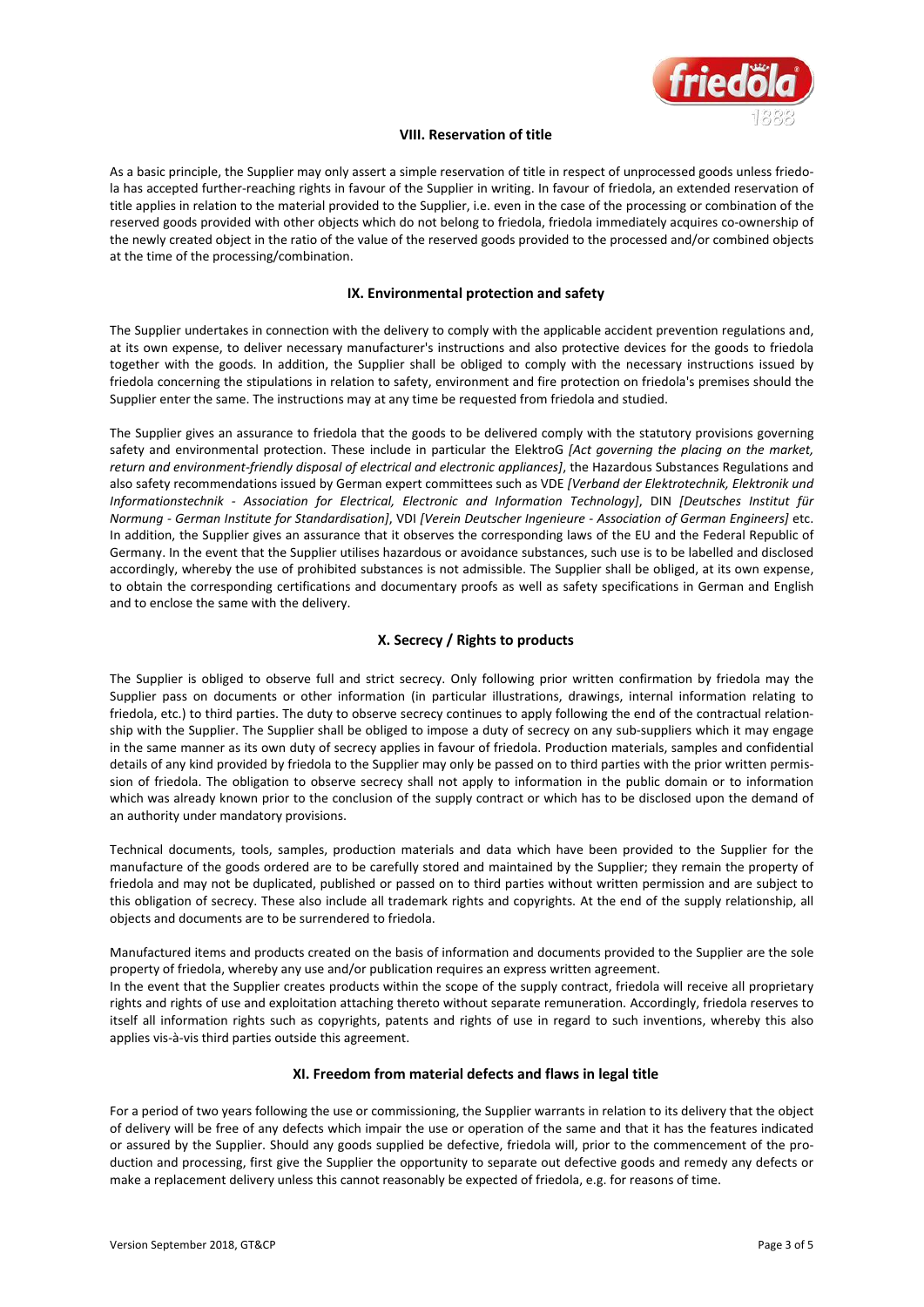

The Supplier shall be obliged to bear the costs arising in connection with the investigation and rectification, in particular the cost of installation and dismantlement, in the full scope, even if it subsequently transpires that in fact there was no defect.

Should this be unsuccessful, friedola shall be entitled to rescind the contract and also to return the goods at the risk of the Supplier and to procure these goods from another supplier. If the same goods are once more delivered in a defective condition, friedola shall also, following a written warning, be entitled to cancel any part of the delivery not yet performed up until then. In the case of complaint in respect of a defect, the limitation period shall be extended by the time period between notification of the defect and final elimination of the same. friedola reserves the right to make a lump sum charge in an amount of 150.00 EUR per complaint procedure for the handling of complaints and to deduct this handling charge direct from the invoice amount.

In addition, the Supplier shall be liable to friedola in damages within the scope of the statutory provisions, in particular of Sections 437, 440, 280 et seq. BGB. The right to assert claims for damages in addition to the other statutory claims in relation to defects remains expressly reserved. friedola shall be entitled to withhold the attributable sums of damages resulting according to the analysis of the cause, including any such arising from consequential damage caused by a defect, direct from the invoice sum. Under no circumstances can any acceptance or acknowledgement of defects be deduced in this respect from any payments made by friedola to the Suppliers. In the event of the assertion of any claims by third parties concerning material defects or flaws in legal title in relation to the deliveries of the Supplier, the latter shall indemnify friedola from such claims in the full scope. In the case of concealed defects, the Supplier shall be obliged to reimburse the expenditure incurred in vain and/or the costs of materials. The costs and risk of the return delivery are to be borne by the Supplier.

The Supplier shall be liable for ensuring that no rights of third parties, in particular patent rights or other industrial property rights of third parties, are infringed either through the supply of the objects of delivery to friedola or through its use of the same. Should any such infringement of rights nevertheless occur, the Supplier shall bear the licence fees and shall indemnify friedola from all claims for damages. In addition, the Supplier shall bear the cost of any damage thereby suffered by friedola.

#### **XII. Indemnity - Product liability**

The Supplier shall be obliged to indemnify friedola against any claim made against it under product liability where the damage giving rise to the claim arose through any goods delivered by the Supplier. Where the damage did not arise within the sphere of its responsibility, it is the responsibility of the Supplier to adduce evidence that it was not at fault.

The Supplier shall furthermore be obliged to bear all costs arising within the scope of its indemnity to friedola. These also include the costs for recall actions for the withdrawal of products already introduced on the market, whereby, in this respect, friedola will give the Supplier the opportunity to become involved. The Supplier shall be obliged to indemnify friedola from any claims of third parties on account of material defects and/or flaws in legal title of any product delivered by the Supplier; these also include friedola's legal fees.

The Supplier undertakes during the entire term of the contractual relationship to maintain in force a product liability insurance policy with cover of at least 10,000,000.00 EUR per case of personal injury/material damage - lump sum. Against this background, the Supplier shall be obliged to deliver proof of the insurance cover to friedola upon its first request.

#### **XIII. Force majeure**

In the event that the delivery owed cannot be fulfilled on account of occurrences of force majeure, industrial disputes or unrest, official measures or any other unforeseeable and uncontrollable serious occurrences, friedola shall be entitled to cancel the contract. The Supplier shall be obliged to inform friedola without delay of the occurrence of any such obstacles to delivery.

#### **XIV. Minimum wage**

Should the Supplier wish to have the performance owed by it carried out by third parties such as e.g. sub-contractors, freelance employees etc. this shall only be admissible with the prior written consent of friedola. All staff, in particular the employees of the Supplier involved in the specific delivery, are employed by it in accordance with the stipulations of the Mindestlohngesetz *[Minimum Wage Act]* and are also paid in accordance with the stipulations of Sections 1, 2 and 20 of the MiLoG *[Minimum Wage Act]* or in accordance with applicable collective agreements. It is solely the responsibility of the Supplier to ensure that these stipulations are observed.

Friedola is hereby released from all claims associated with any breaches of the MiLoG. Furthermore, should it gain knowledge of any such breach, friedola shall be entitled to cancel the supply contract with immediate effect and to assert claims for damages against the Supplier arising therefrom.